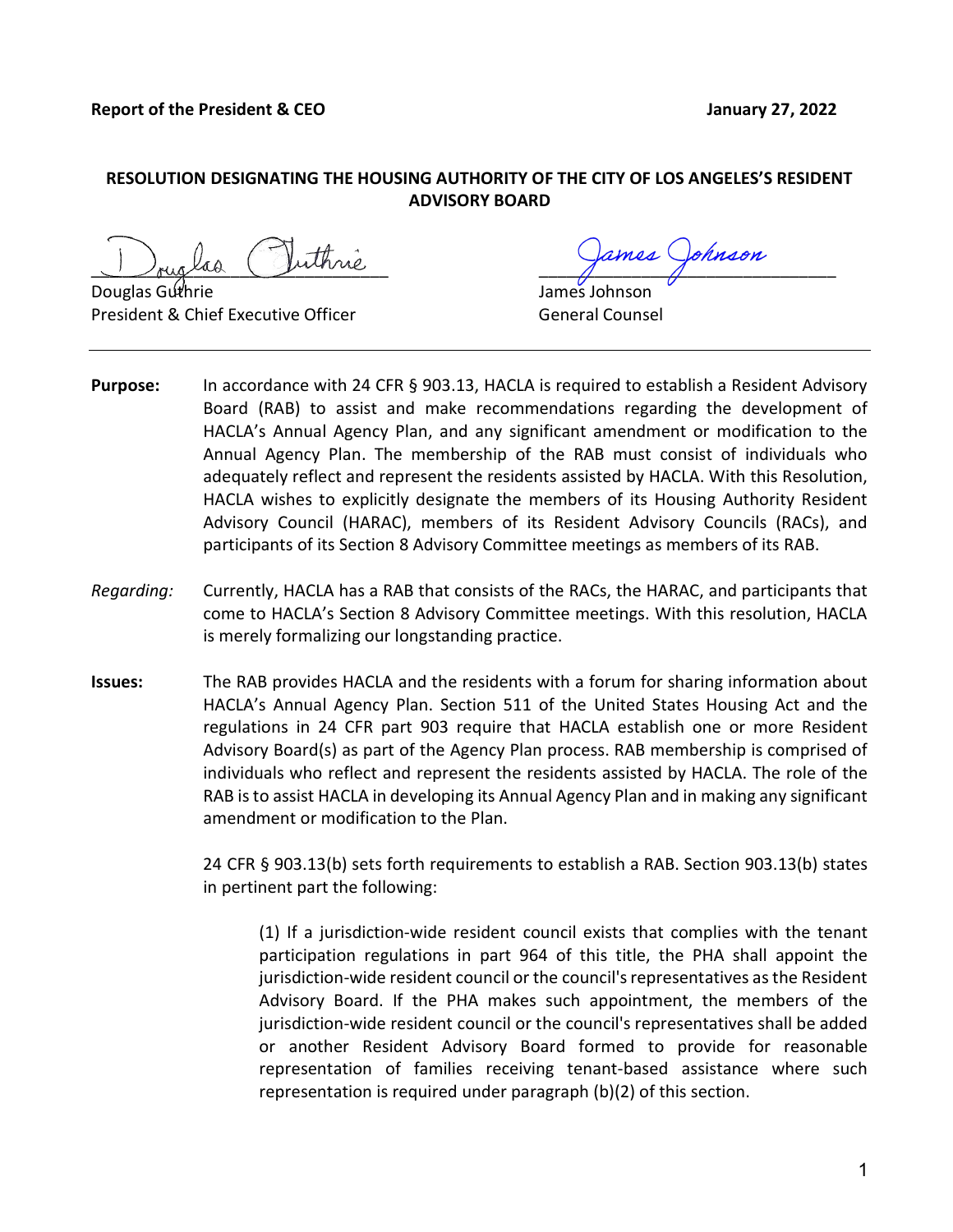(2) If a jurisdiction-wide resident council does not exist but resident councils exist that comply with the tenant participation regulations, the PHA shall appoint such resident councils or their representatives to serve on one or more Resident Advisory Boards. If the PHA makes such appointment, the PHA may require that the resident councils choose a limited number of representatives.

 (3) Where the PHA has a tenant-based assistance program of significant size (where tenant-based assistance is 20% or more of assisted households), the PHA shall assure that the Resident Advisory Board (or Boards) has reasonable representation of families receiving tenant-based assistance and that a reasonable process is undertaken to choose this representation.

 (4) Where or to the extent that resident councils that comply with the tenant participation regulations do not exist, the PHA shall appoint Resident Advisory Boards or Board members as needed to adequately reflect and represent the interests of residents of such developments; provided that the PHA shall provide reasonable notice to such residents and urge that they form resident councils per the tenant participation regulations.

 HACLA currently does not have a jurisdiction-wide resident council as defined by the above regulations. HACLA has formed site-specific RACs at each of its public housing sites, in addition to a separate resident advisory council that has a member from each public housing site (HARAC). In addition, HACLA's Section 8 department holds 1-4 Advisory Committee meetings annually to obtain feedback from Section 8 participants regarding HACLA's policies, procedures, and practices, including HACLA's Annual Agency Plan.

 HACLA's current practice is to consider all members of the HARAC and site-specific RACs, as well as participants of the Section 8 Advisory Committee meetings, as constituting the RAB. This resolution formalizes HACLA's longstanding practice and ensures HACLA's continued compliance with its regulatory responsibilities.

 There are no plans currently for HACLA to disband or discontinue its Housing Authority Resident Advisory Council or any of its site-specific Resident Advisory Councils. However, in the event HACLA were in the future to disband, discontinue, or otherwise dissolve its Housing Authority Resident Advisory Council or any of its site-specific Resident Advisory Councils, HACLA may appoint Resident Advisory Boards or Board members as needed to adequately reflect and represent the interests of residents of HACLA's developments.

### Vision Plan: People Strategy #1 & #3 – Resident and Participant Leadership

Designation of members of the HARAC, RAC, and Section 8 participants to serve on HACLA's Resident Advisory Board will expand opportunities for residents to engage in leadership activities. Participation in the RAB will also further HACLA's goal to implement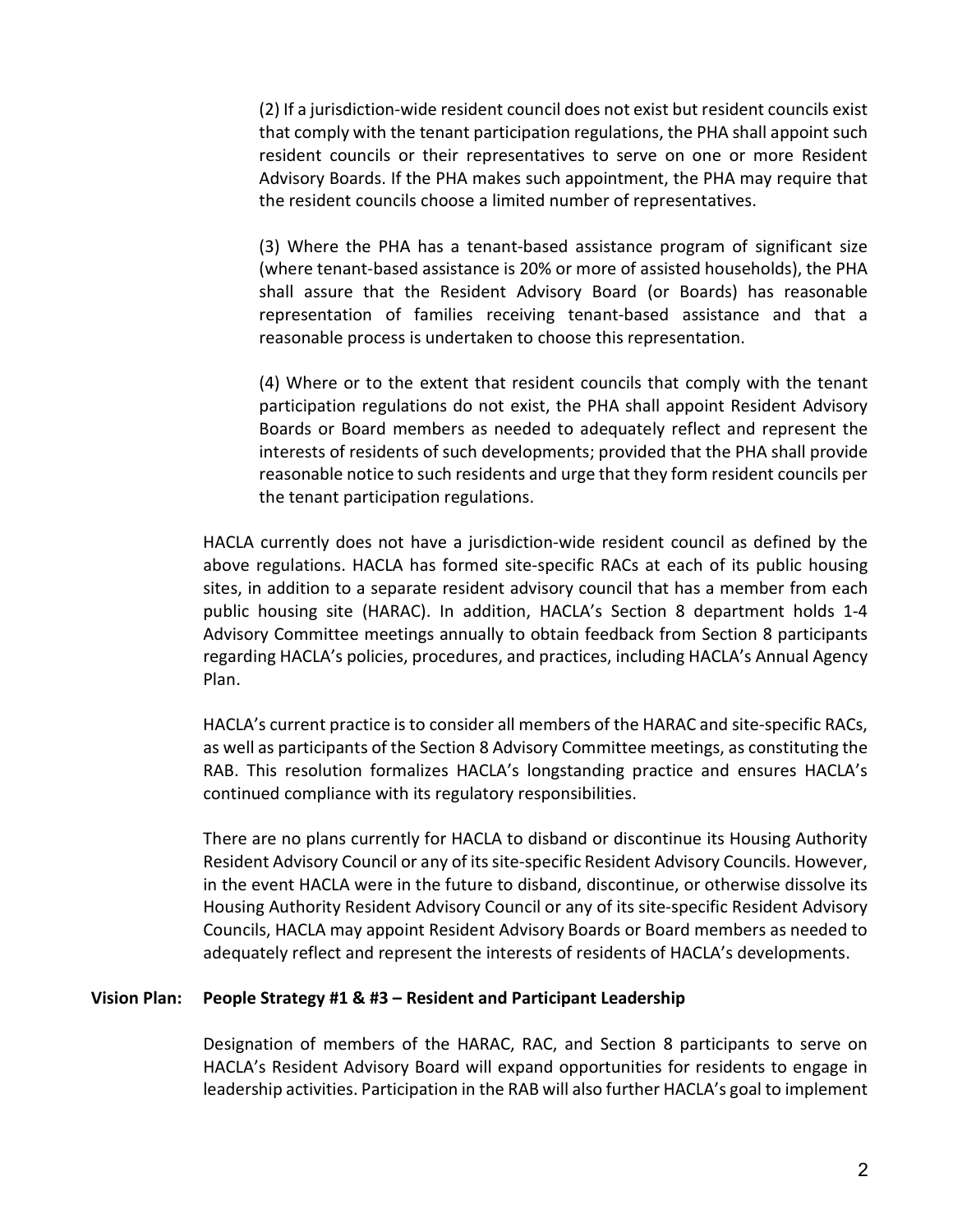community building strategies across HACLA sites and programs, by allowing residents to take a larger role in program design.

Funding: The Chief Administrative Officer confirms the following:

No dedicated funding is required.

Environmental Review: Neither CEQA nor NEPA are triggered by this request.

Section 3: Not applicable.

## Attachment:

1. Resolution